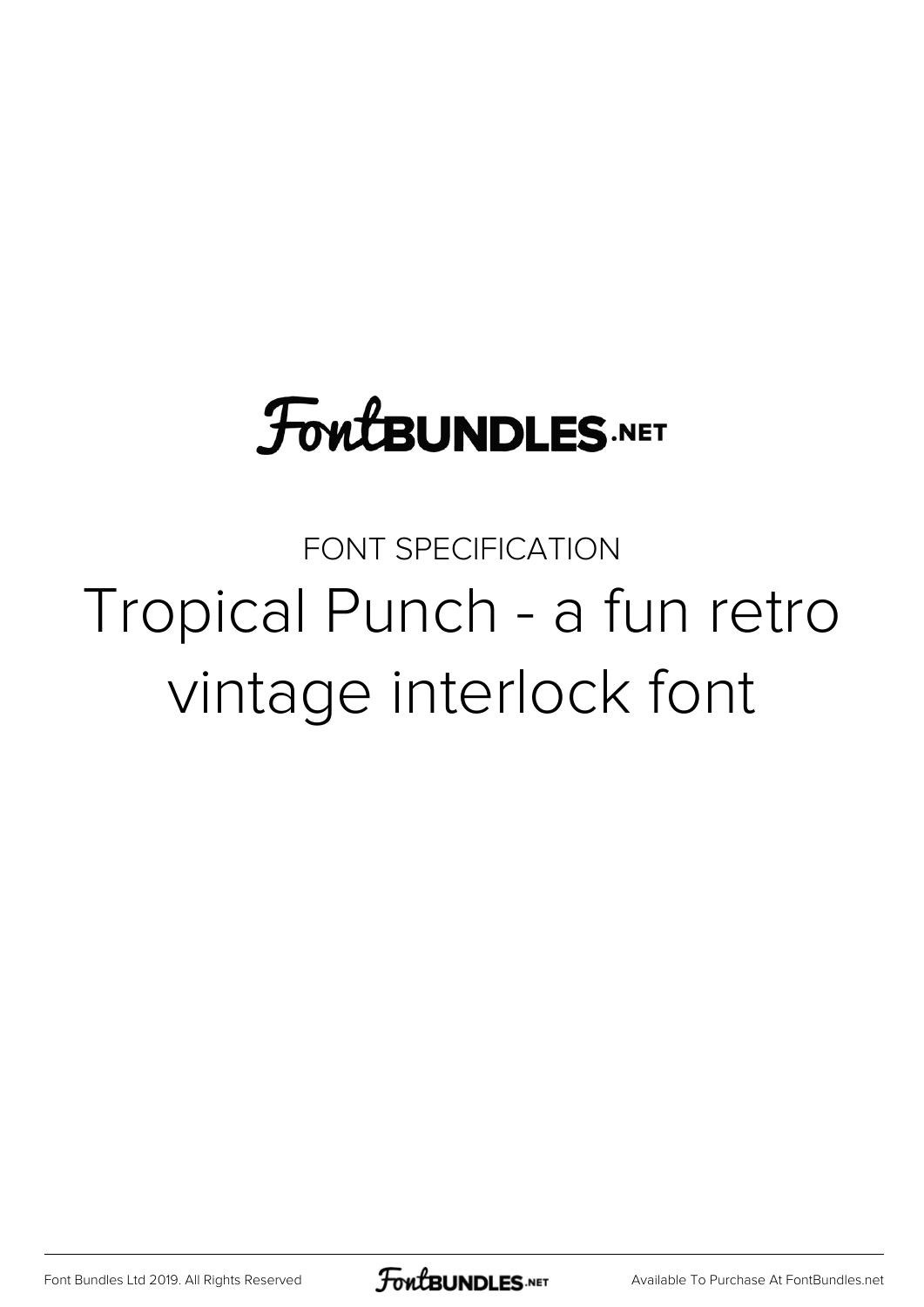#### **Tropical Punch - Regular**

**Uppercase Characters** 

#### ABCDEFGHIJKLMN OPQRSTUVWXYZ

Lowercase Characters

### **ABCDEFGHIJKLMN** OPQRSTUVWXYZ

Numbers

#### 0123456789

Punctuation and Symbols

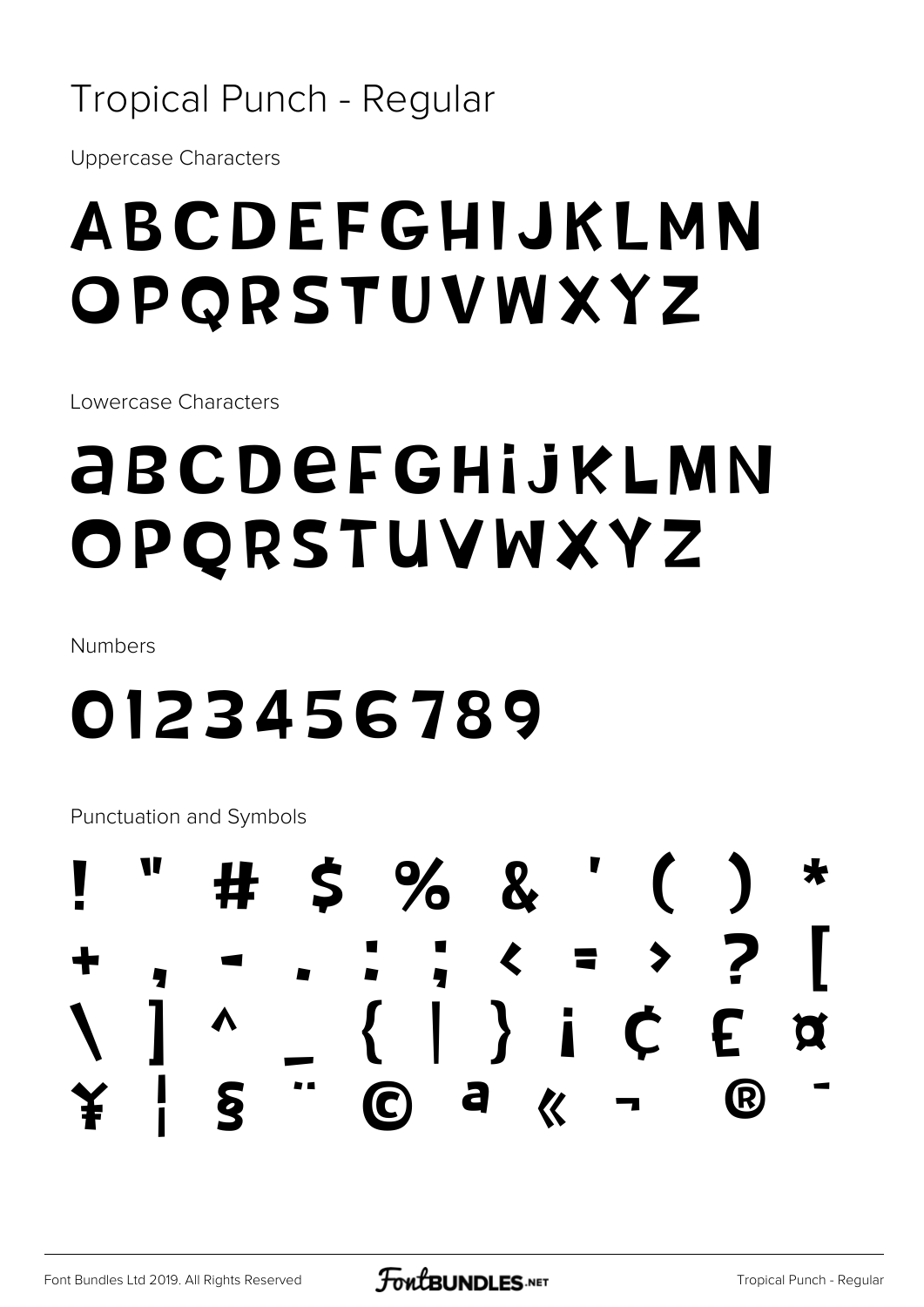$\circ$   $\pm$  2 3  $\circ$   $\mu$   $\eta$  .  $y_4$   $y_2$   $z_4$ All Other Glyphs À Á Â Ã Ä Å Æ Ç È É Ê Ë Ì Í Î Ï Ð Ñ Ò Ó Ô Õ Ö × Ø Ù Ú Û Ü Ý Þ ß à á â ã

# ä å æ ç è é ê ë ì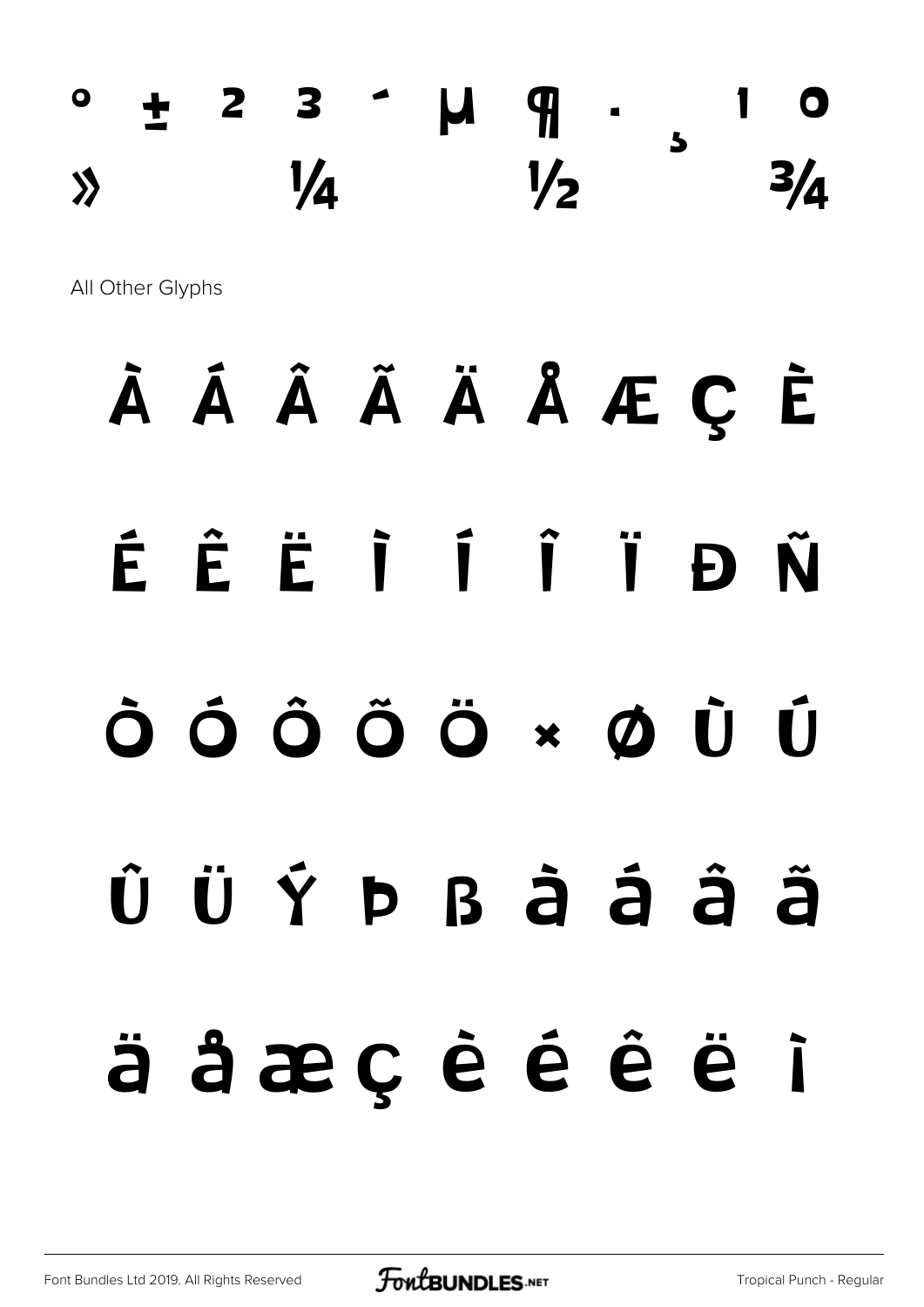# í î ï ð ñ ò ó ô õ ö ÷ ø ù ú û ü ý þ ÿ Ā ā Ă ă Ą ą Ć ć Ĉ ĉ Ċ ċ Č č Ď ď Đ đ Ē ē Ĕ ĕ Ė ė Ę ę Ě ě Ĝ ĝ Ğ ğ Ġ ġ Ģ G Ĥ Ĥ Ħ Ħ Ĩ Ĩ Ī Ī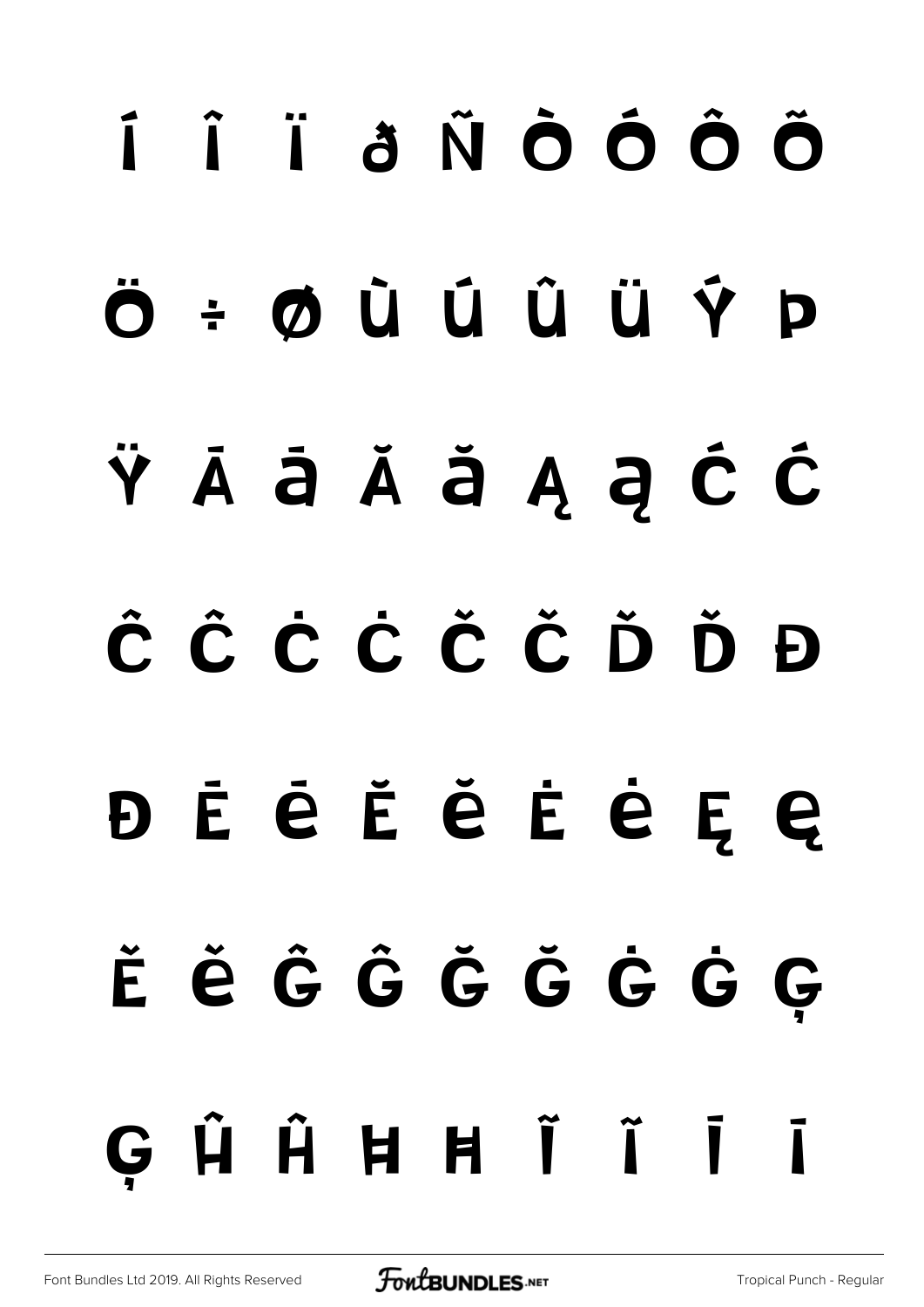# ĬĬĮįİIĴĴK KKLLLLLLL **L Ł Ł Ń Ń Ņ Ņ Ň Ň** O O O O Ö Ö ŒŒR RRŘŘŚŠŜŜ Ŕ S S Š Š Ţ Ţ Ť Ť Ŧ **TÜÜÜÜÜÜ**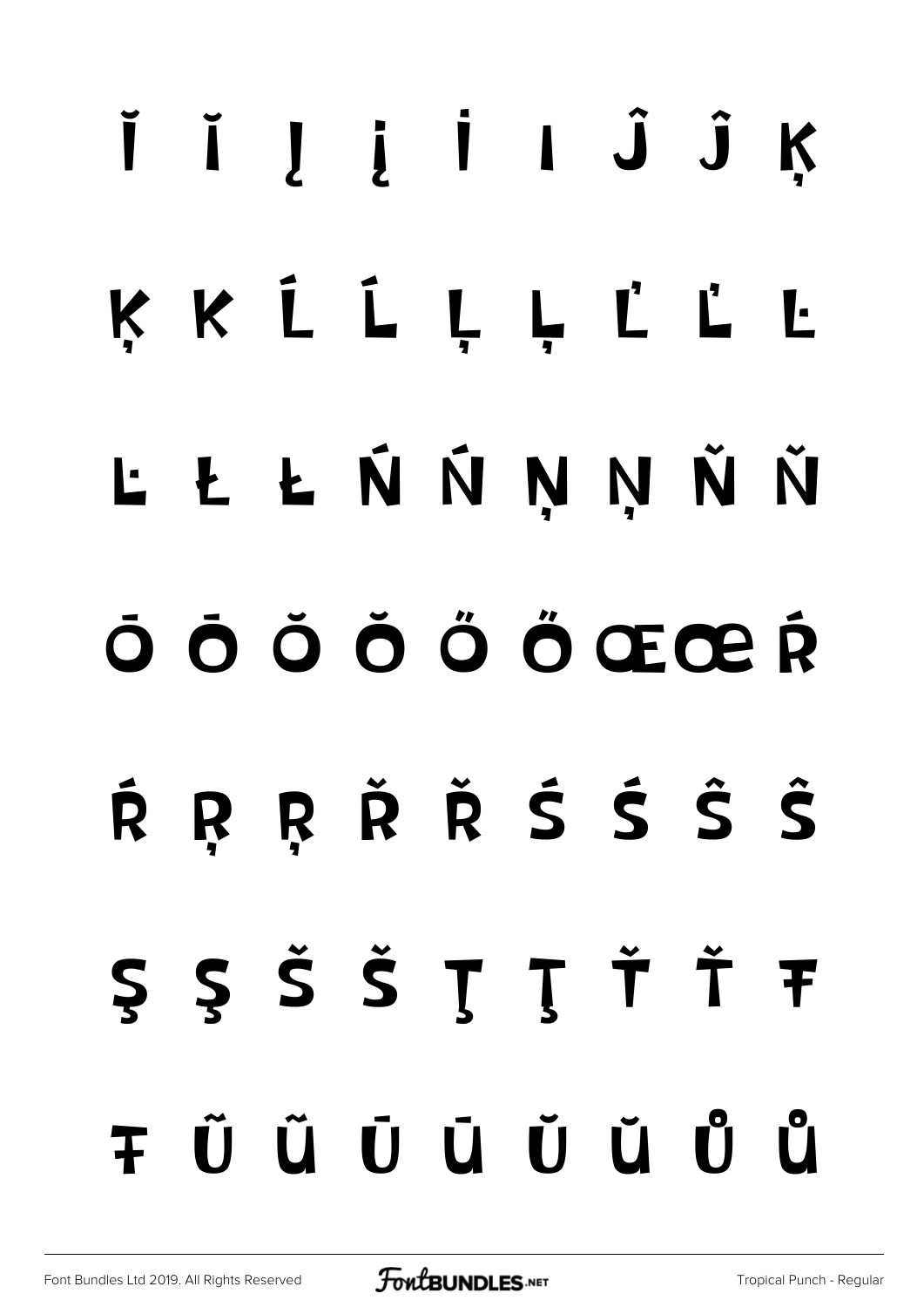# Ű ű Ų ų Ŵ ŵ Ŷ ŷ Ÿ Ź ź Ż ż Ž ž Ƶ ƶ Ǎ  $\check{a}$  ǐ ǐ Ŏ Ŏ Ŭ Ŭ Ə Æ ǣ Ǧ ǧ Ǩ ǩ Ǫ ǫ Ǭ ǭ ǰ Ǵ ǵ Ǹ ǹ Ǻ ǻ Ǽ ǽ  $\dot{\Phi}$  øÄäÄâËËË  $\hat{e}$  i i i ö ö ö ö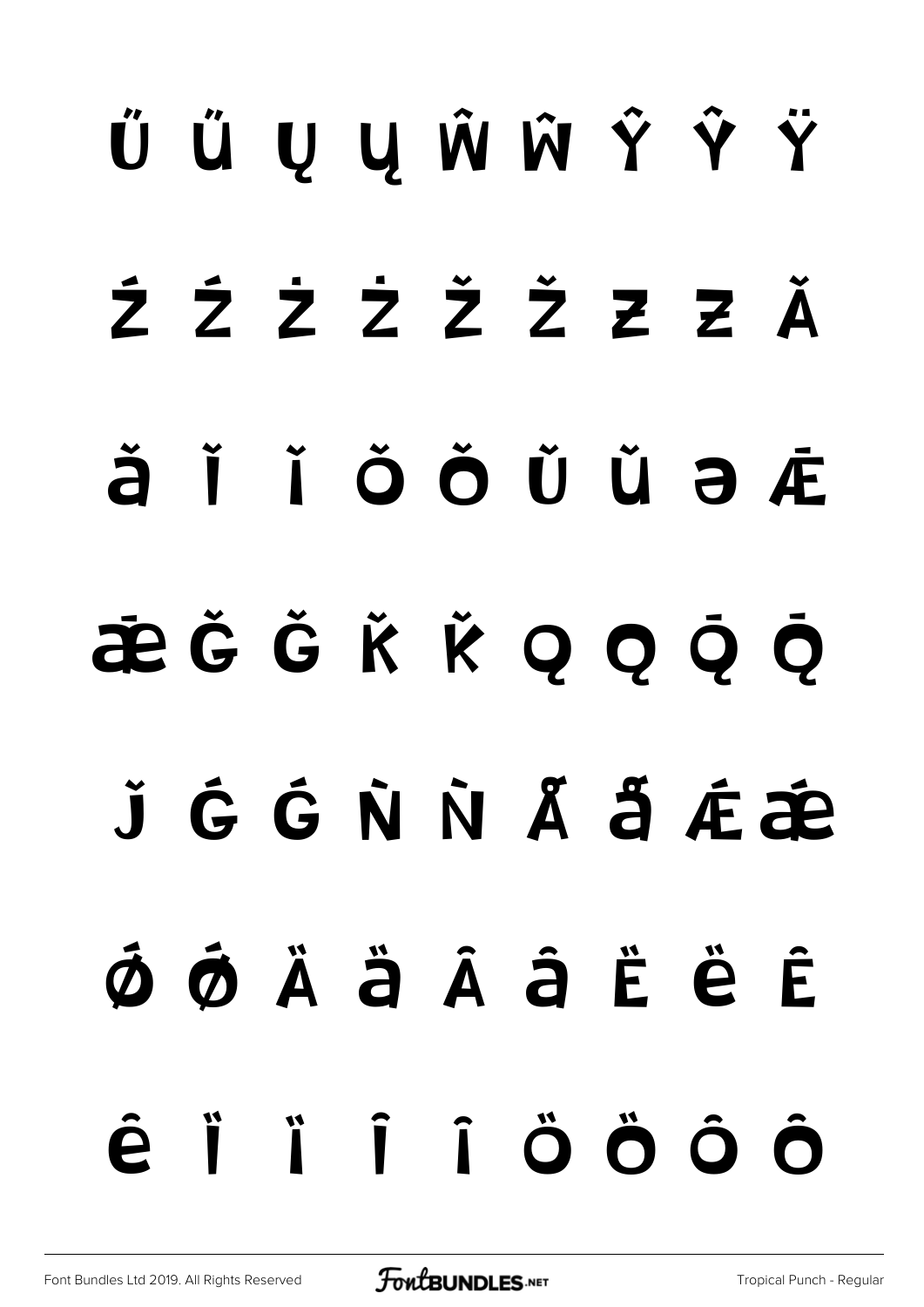# $\ddot{\mathsf{R}}$   $\ddot{\mathsf{R}}$   $\ddot{\mathsf{R}}$   $\ddot{\mathsf{R}}$   $\ddot{\mathsf{U}}$   $\ddot{\mathsf{U}}$   $\ddot{\mathsf{U}}$   $\ddot{\mathsf{Q}}$   $\ddot{\mathsf{S}}$ ș Ț ț Ȟ ȟ Ȧ ȧ Ȩ ȩ

## Ȯ ȯ Ȳ ȳ ȷ ʻ ' ˆ ˇ



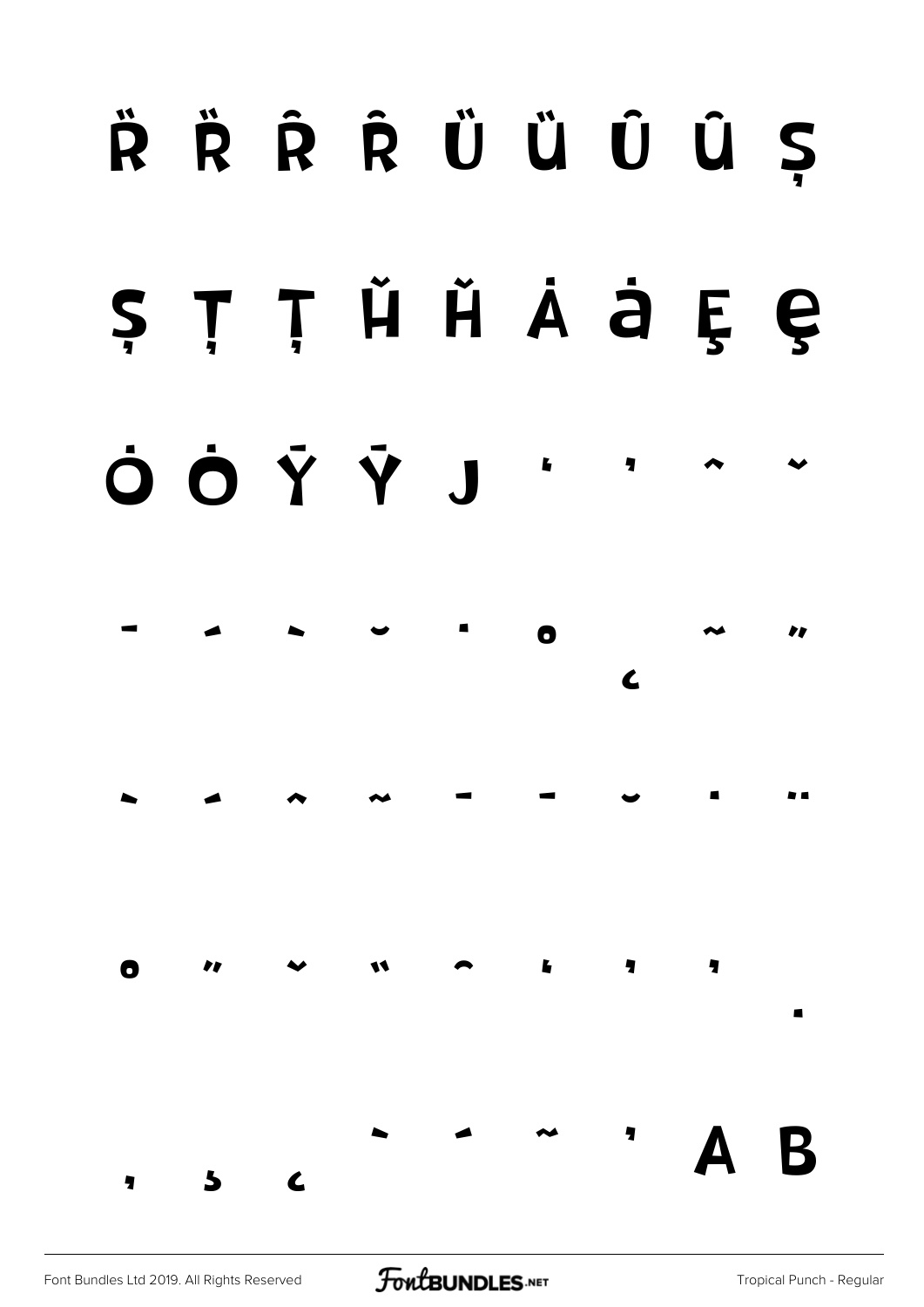# Γ Δ Ε Ζ Η Θ Ι Κ Λ Μ Ν Ξ Ο Π Ρ Σ Τ Υ Φ Χ Ψ Ω Ϸ Ϲ Ͻ Ͼ Ͽ B B Č Ć D D Ĕ Ë F ḟ Ḡ ḡ Ḣ ḣ Ḧ ḧ Ḱ ḱ  $\dot{M}$   $\dot{M}$   $\dot{M}$   $\dot{M}$   $\dot{M}$   $\dot{M}$   $\dot{M}$   $\dot{M}$   $\dot{M}$   $\dot{M}$   $\dot{M}$   $\dot{M}$   $\dot{M}$   $\dot{M}$   $\dot{M}$ ṗ Ṙ ṙ Ṡ ṡ Ṩ ṩ Ṫ ṫ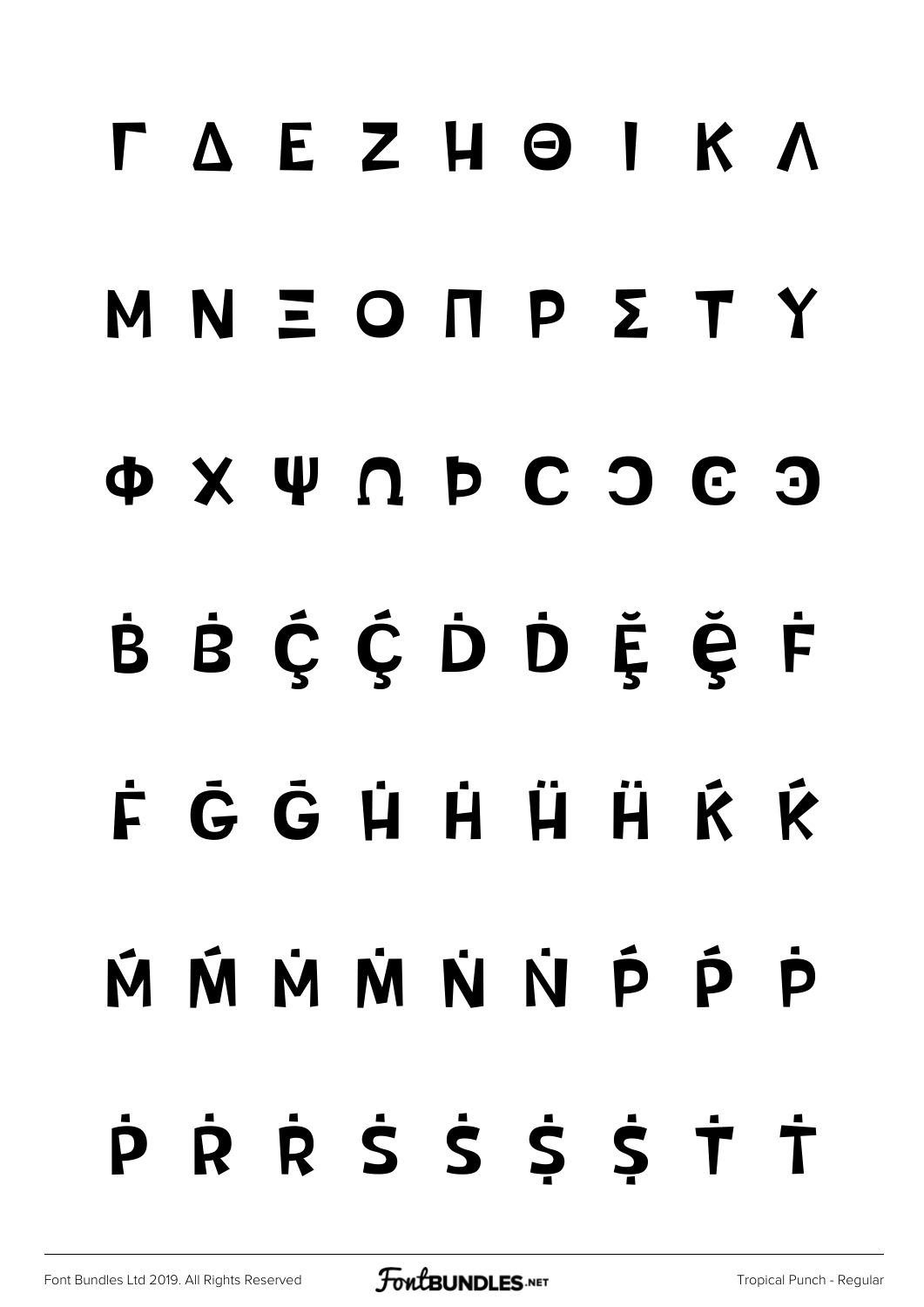# Ũ Ũ W W W W W W W X X X X Y Y Y Z Ż ẗ ẘ ẙ ẞ Ẽ ẽ Ỳ ỳ Ỹ Y – – – –  $\overline{\mathbf{z}}$ ' **14** 17 " † ‡ • … ‰ ‹ › ‽ ⁄ € ₿ ™ ⅓ ⅔ ← ↑ → ↓ ∕ ∙ ≈ ≤ ≥ ♥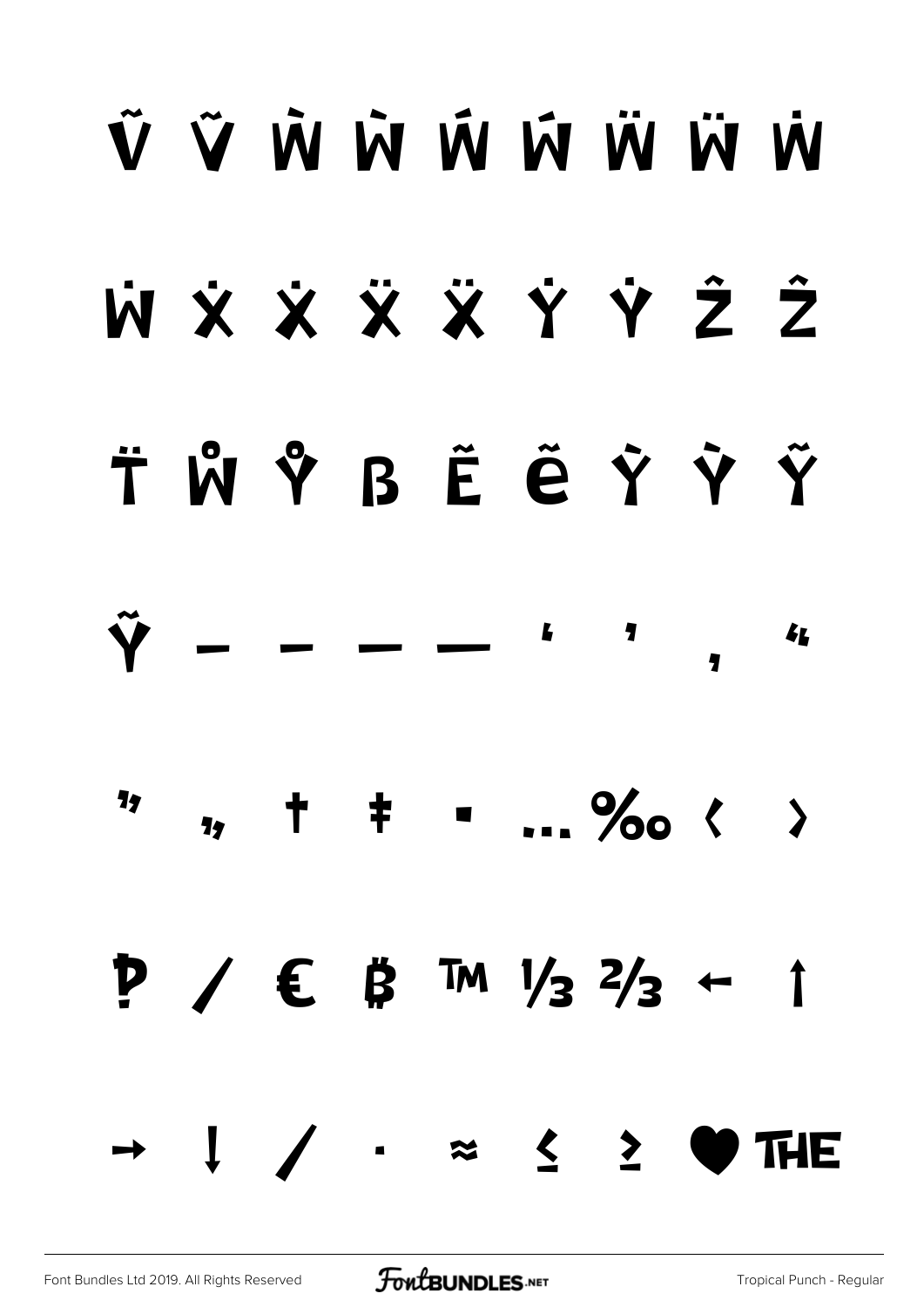#### **ANDOF OR AN A FORTOWITH AT**

#### A A e u ayamangsat

#### **at allafravawBBBBCACC**

#### CHCKCRDDDDE ED FEEC

### **ELIEMENENER ES ET ET**

### **eTHeTTEVEWEW FA Fa FE Fe**

### FF FF FI FI FI FI FTAFIETE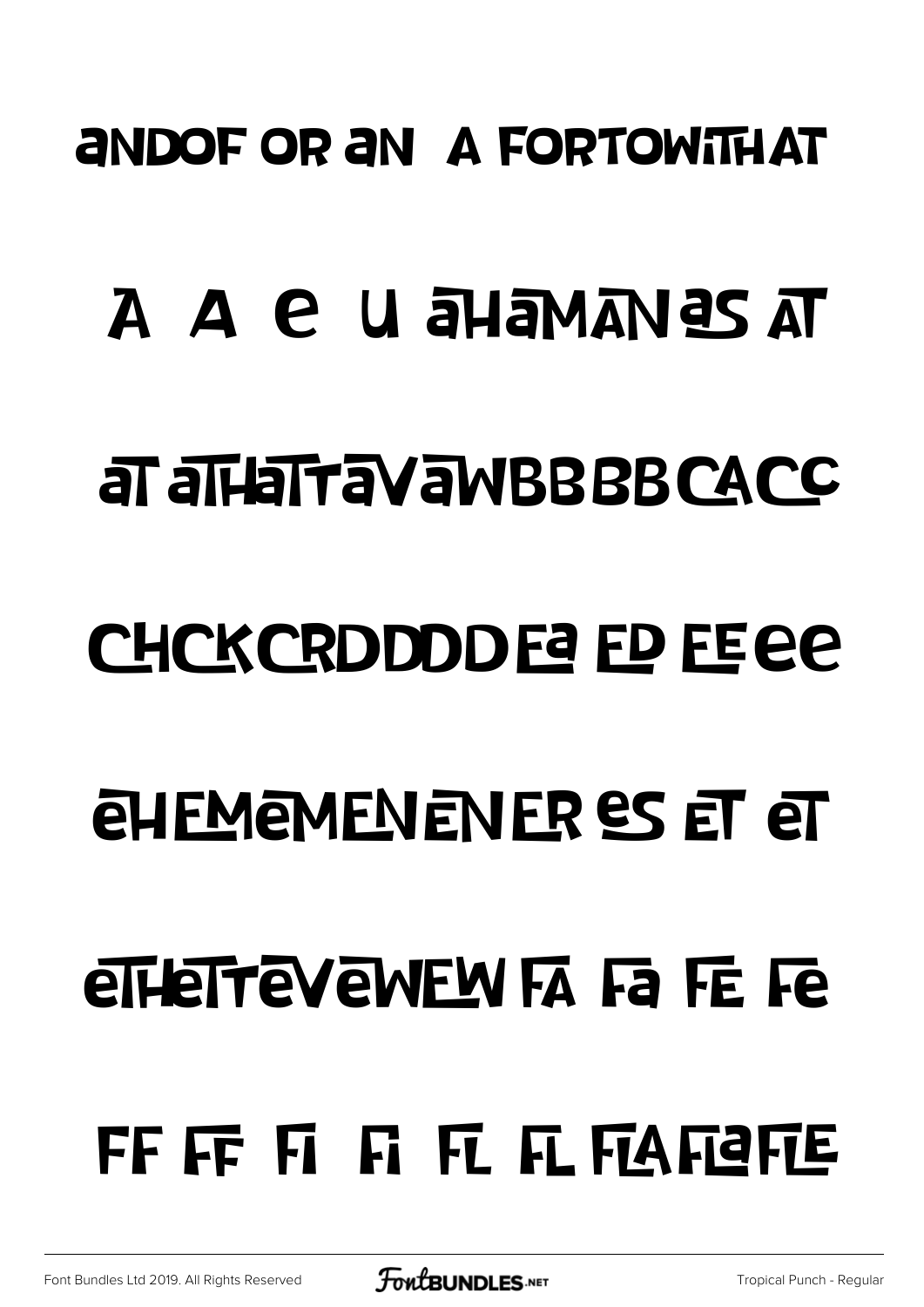# **FII FIOFIUFO FO FU FUGGGG HaHE HI HOHUM IN IS IT** IT ITHITT IV IN KE KE KI KO KU IA LA LETESTE LI LI IL LL 10 10 10S 1U 1U MAMAME **MIMOMMMMSMUNTANTE** NI NGNNNNNT NSNUQHOM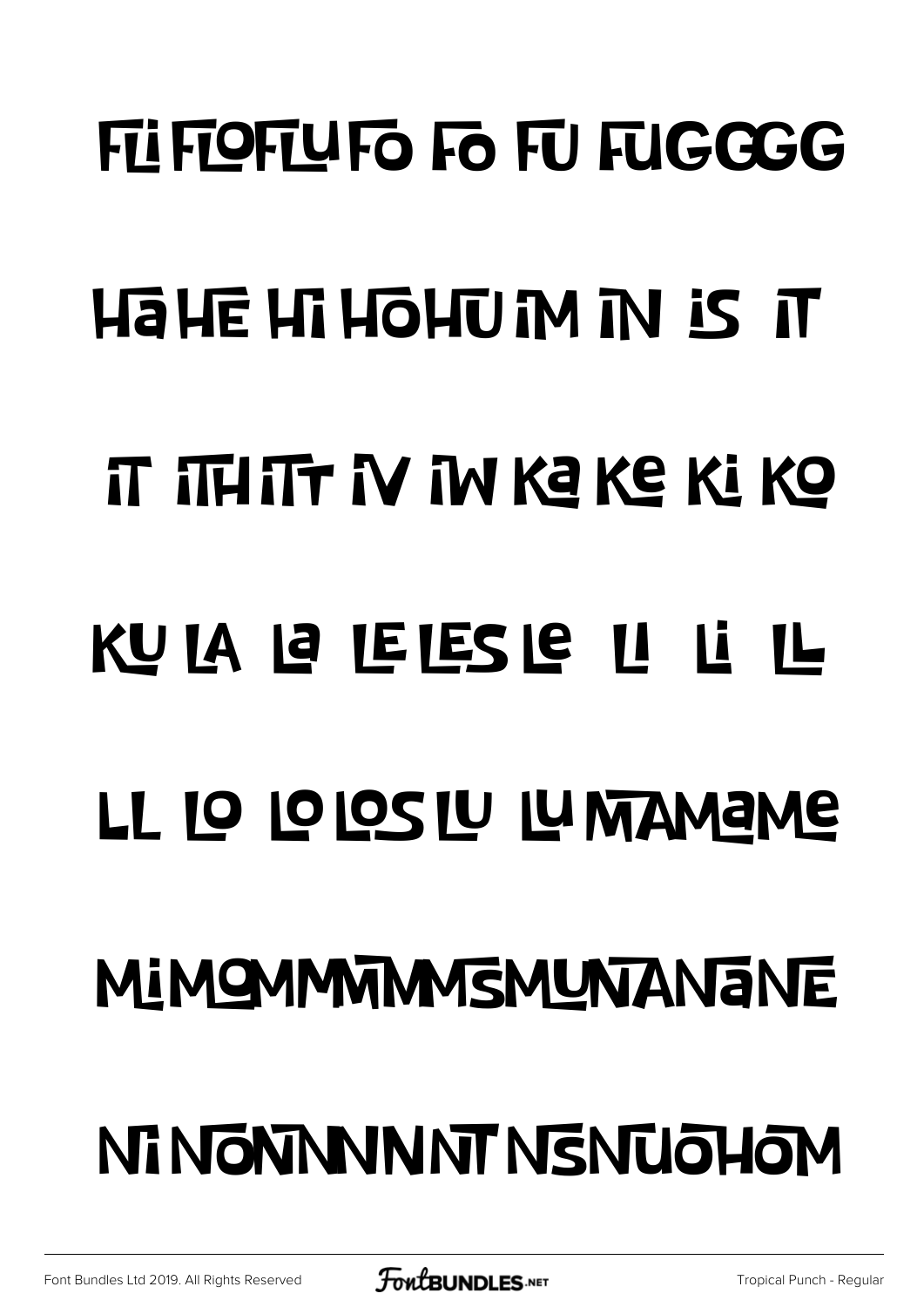### **ONOS OT OT OT LOTTO YOWPP**

### PP PS RA RA RE RI RORRRR

#### RSRUSHSS SSSTaSTESTISTO

### **STUTA TATAMANEMENTE TE**

### TH TI TI TM TN TOTONONTO

## TT TTTTY TU TU TY TV TWUH

## UNUMUS UT UTUTHUTTUVUM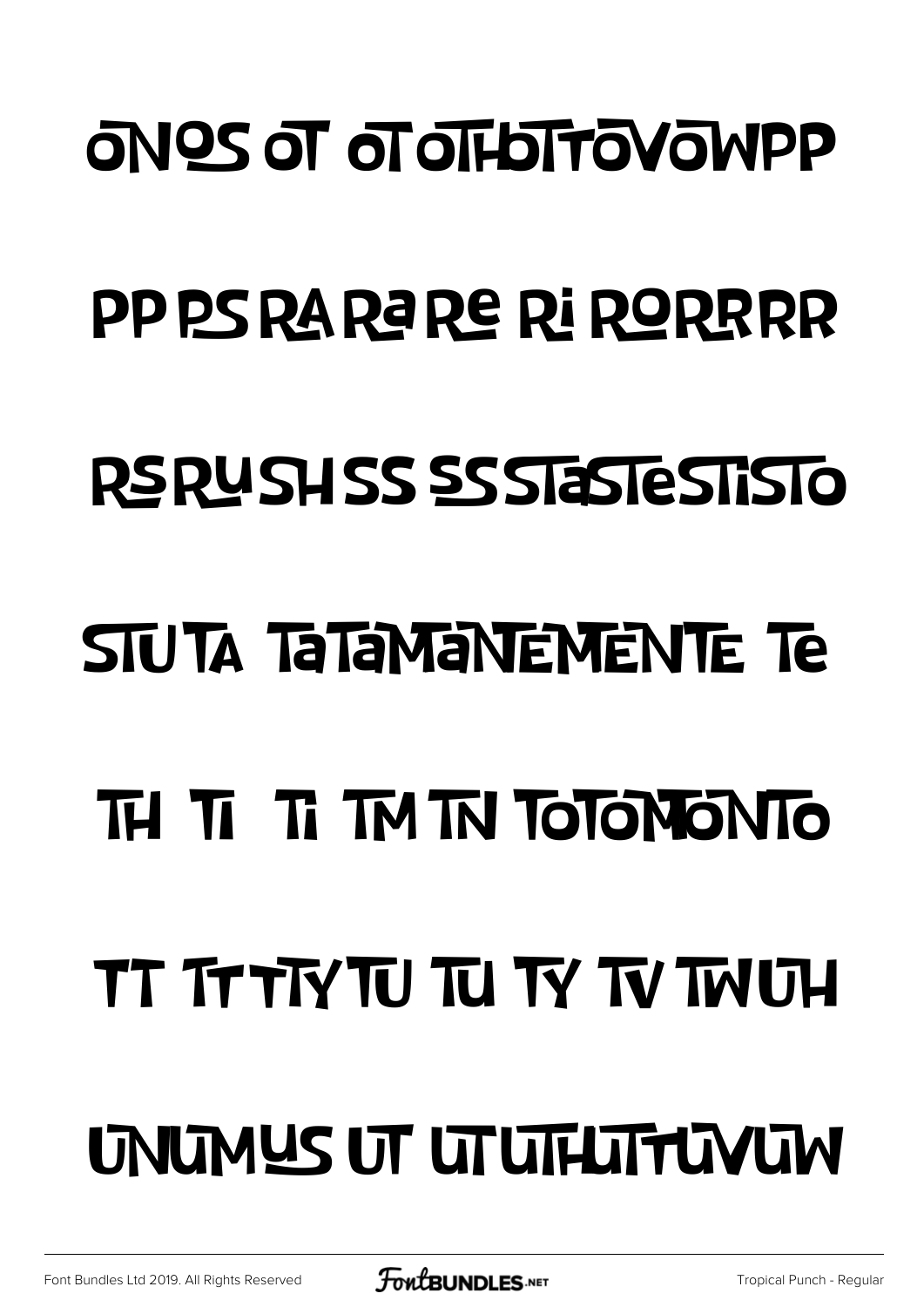#### VAWAZE ZE ZI ZOZUZZZZ

#### = = RNKNNCLK



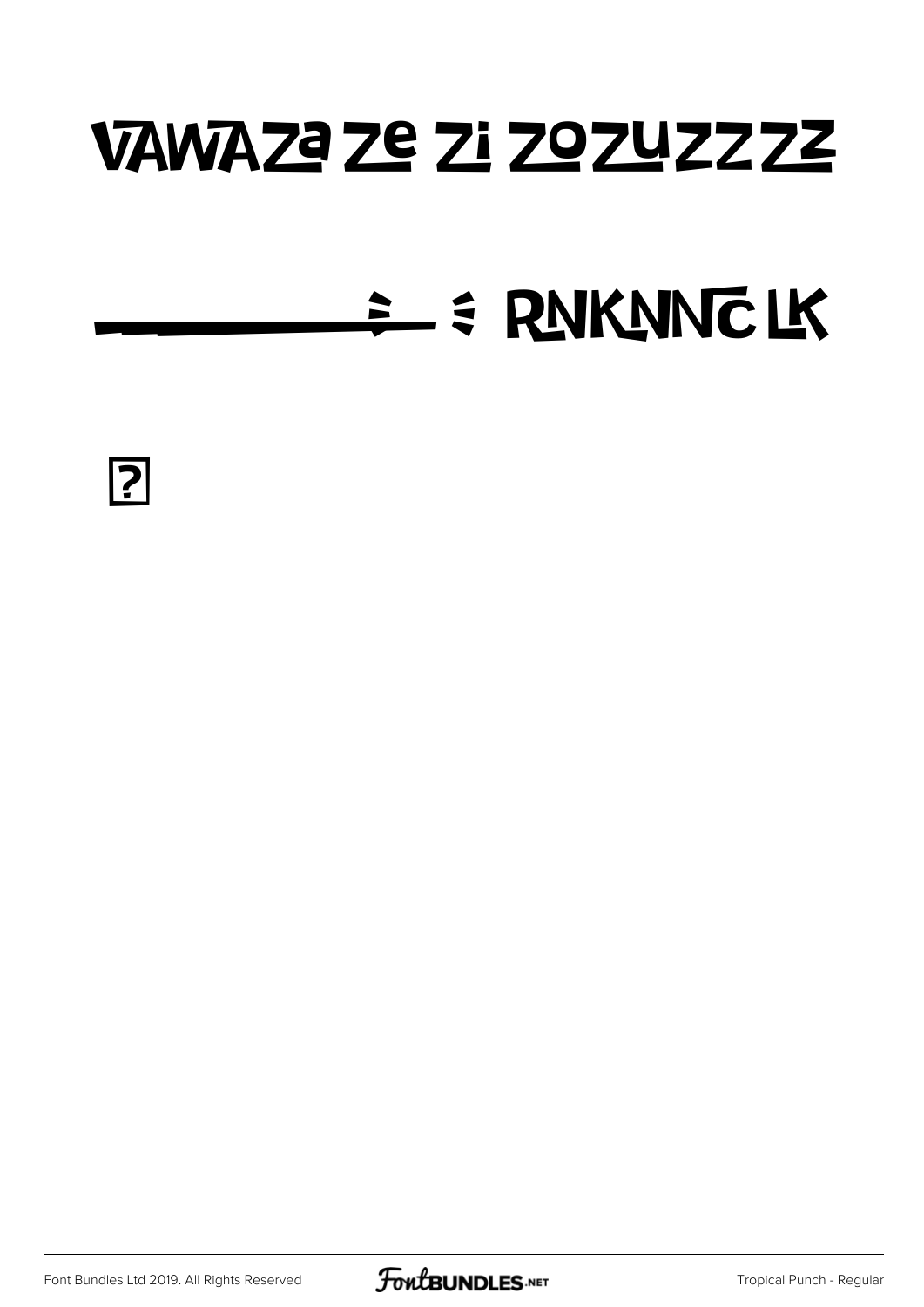#### Tropical Punch Outline - Regular

**Uppercase Characters** 



Lowercase Characters

#### BCDEFGHIJKLMN QRSTUVWXYZ  $\mathsf{P}% _{T}$

**Numbers** 

0123456789

Punctuation and Symbols

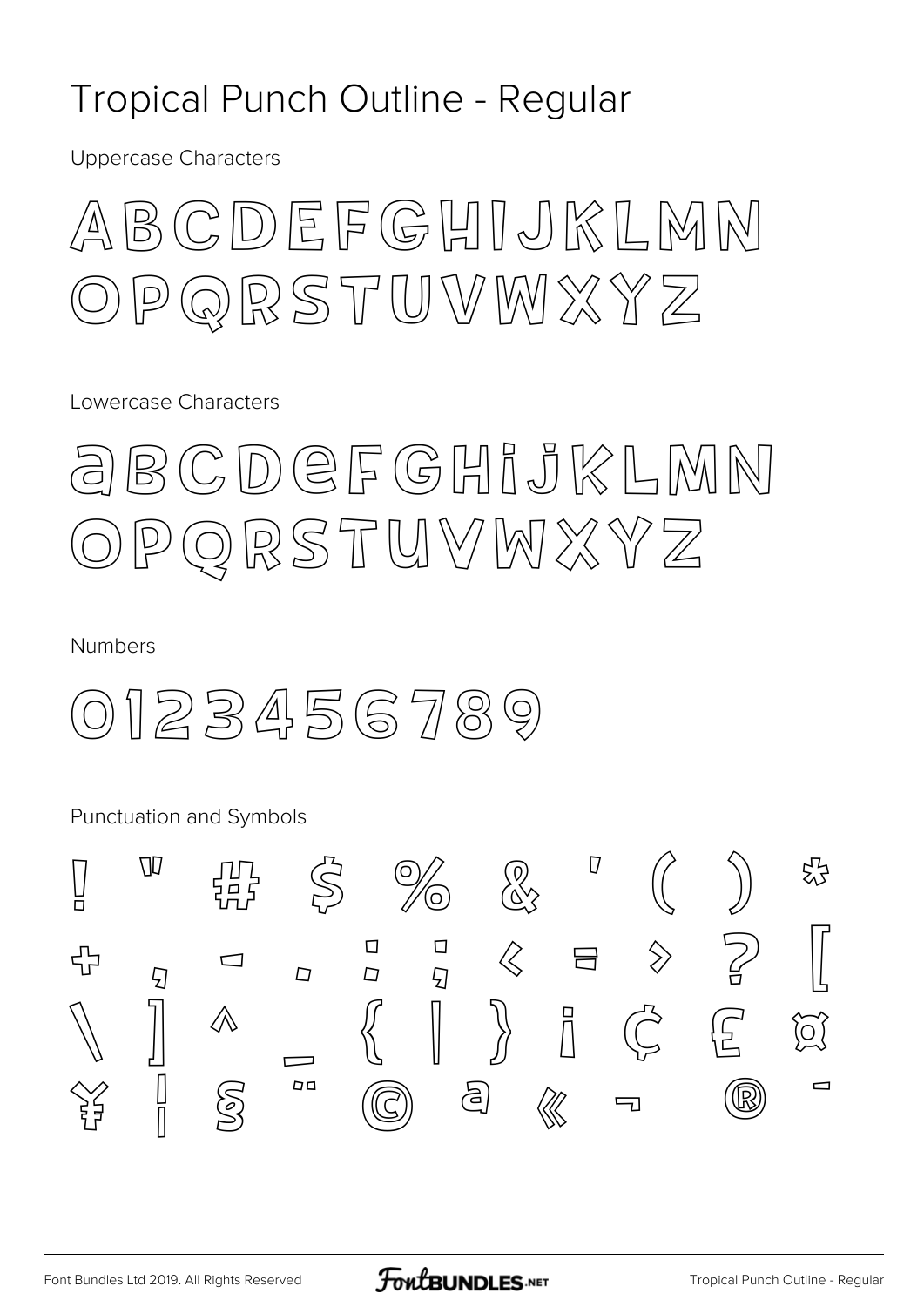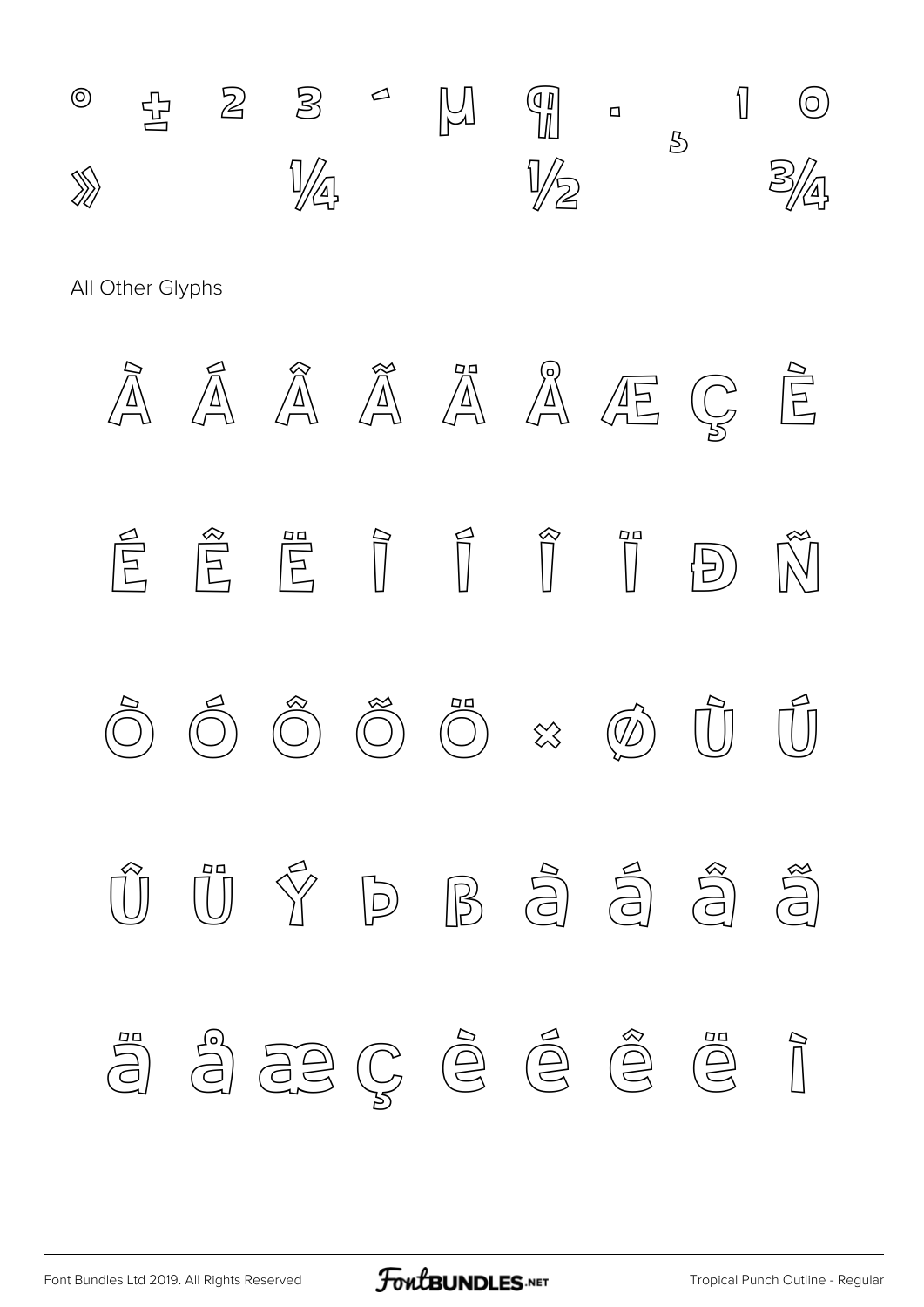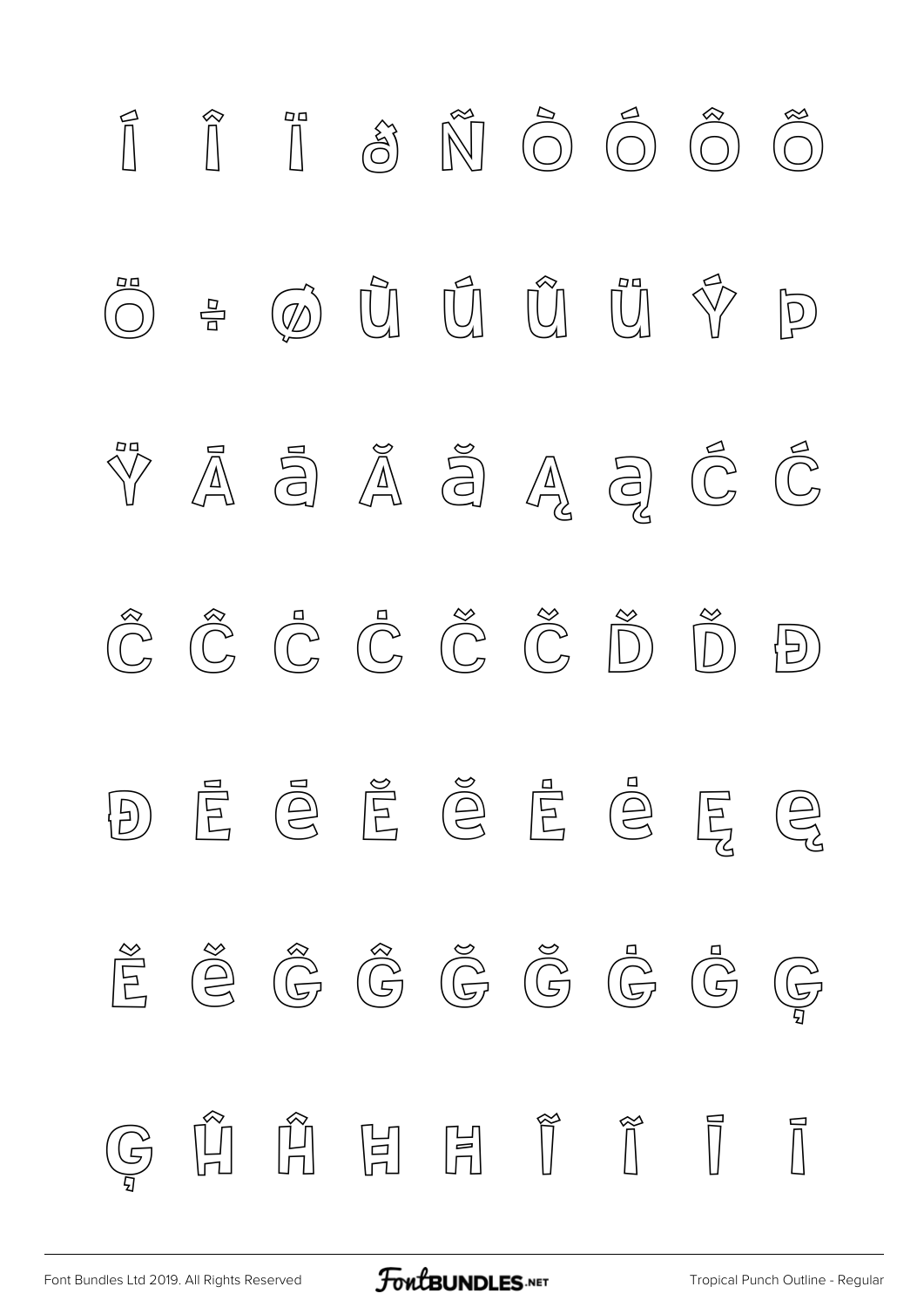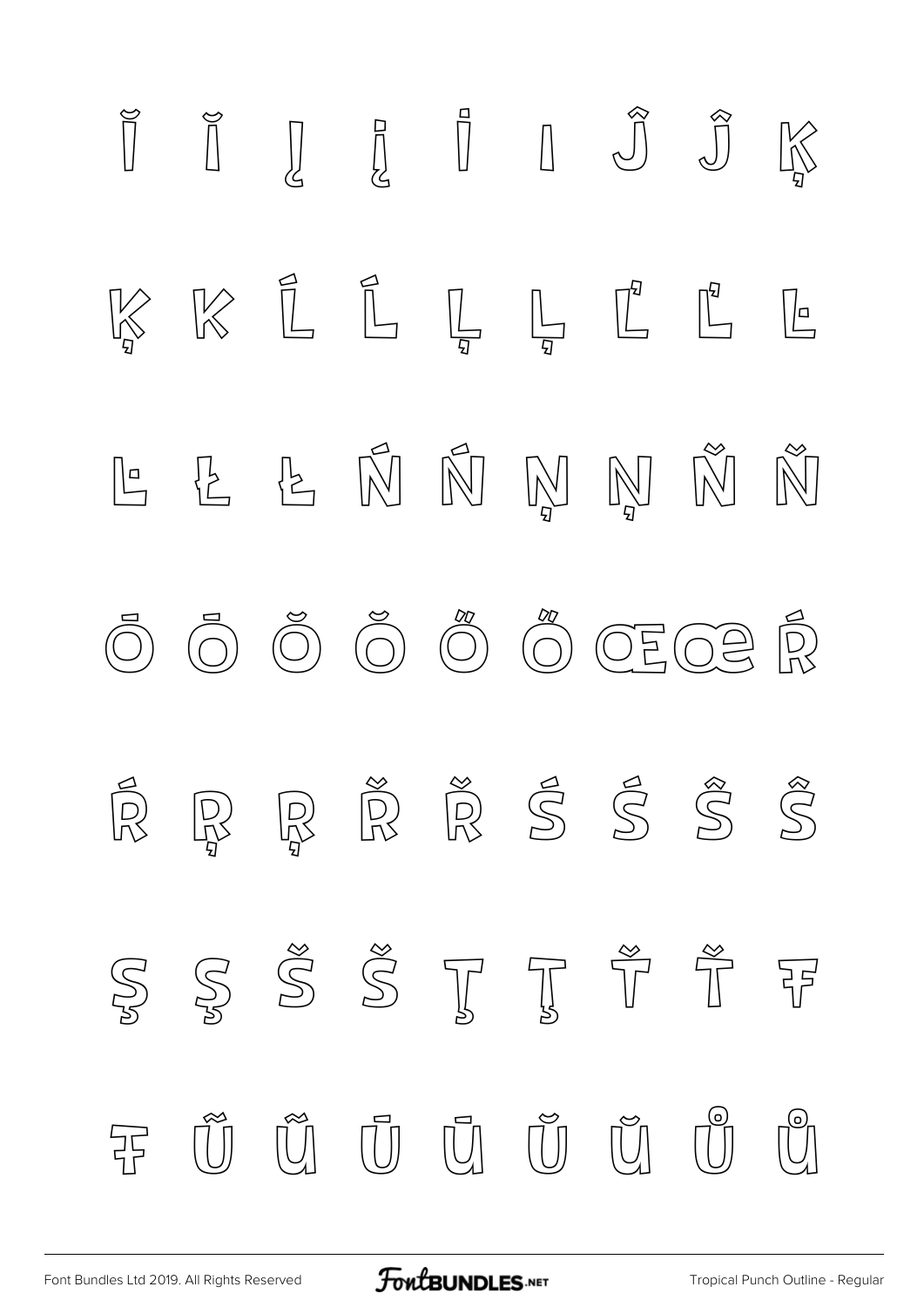

[Font Bundles Ltd 2019. All Rights Reserved](https://fontbundles.net/) **FoutBUNDLES.NET** [Tropical Punch Outline - Regular](https://fontbundles.net/)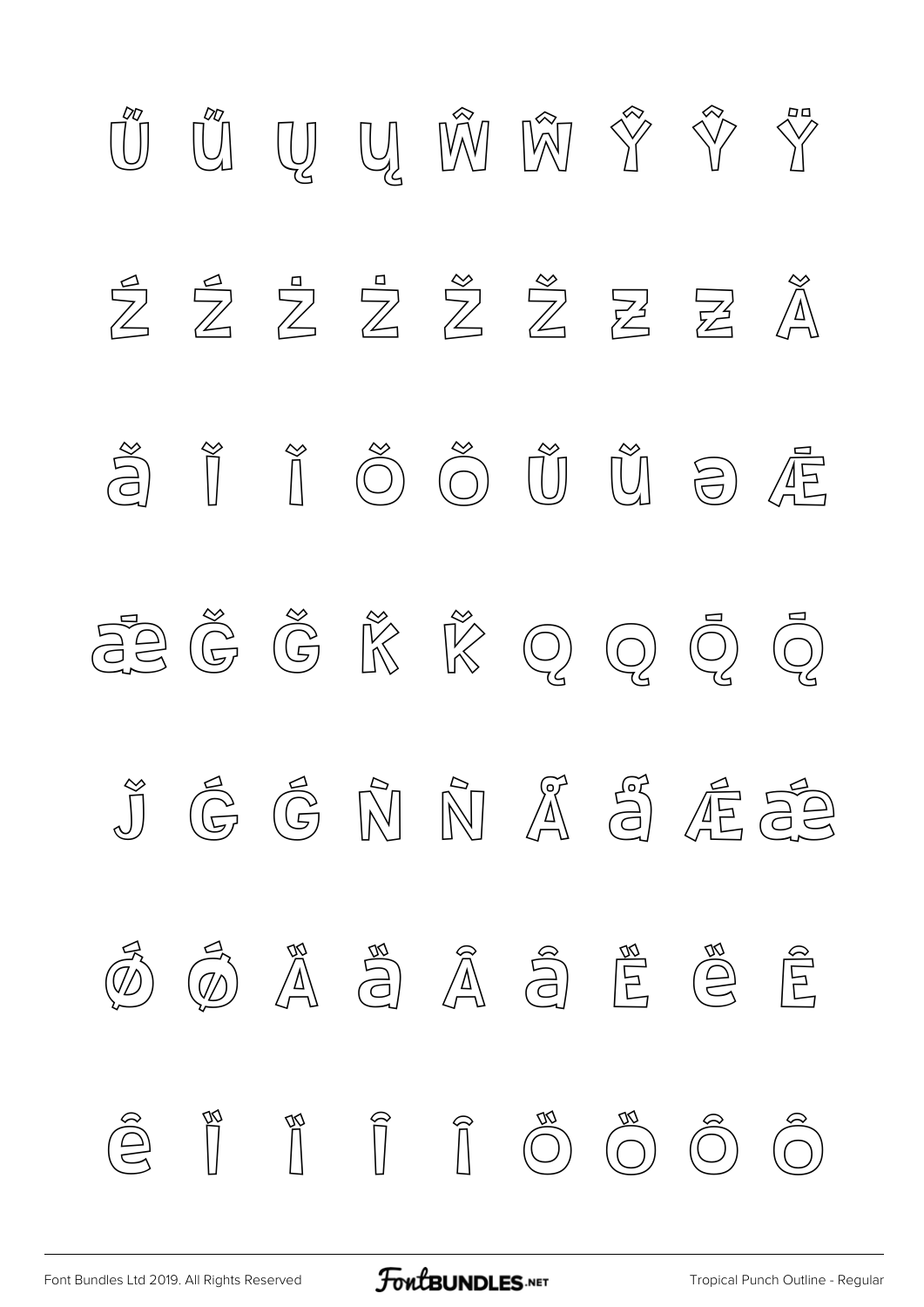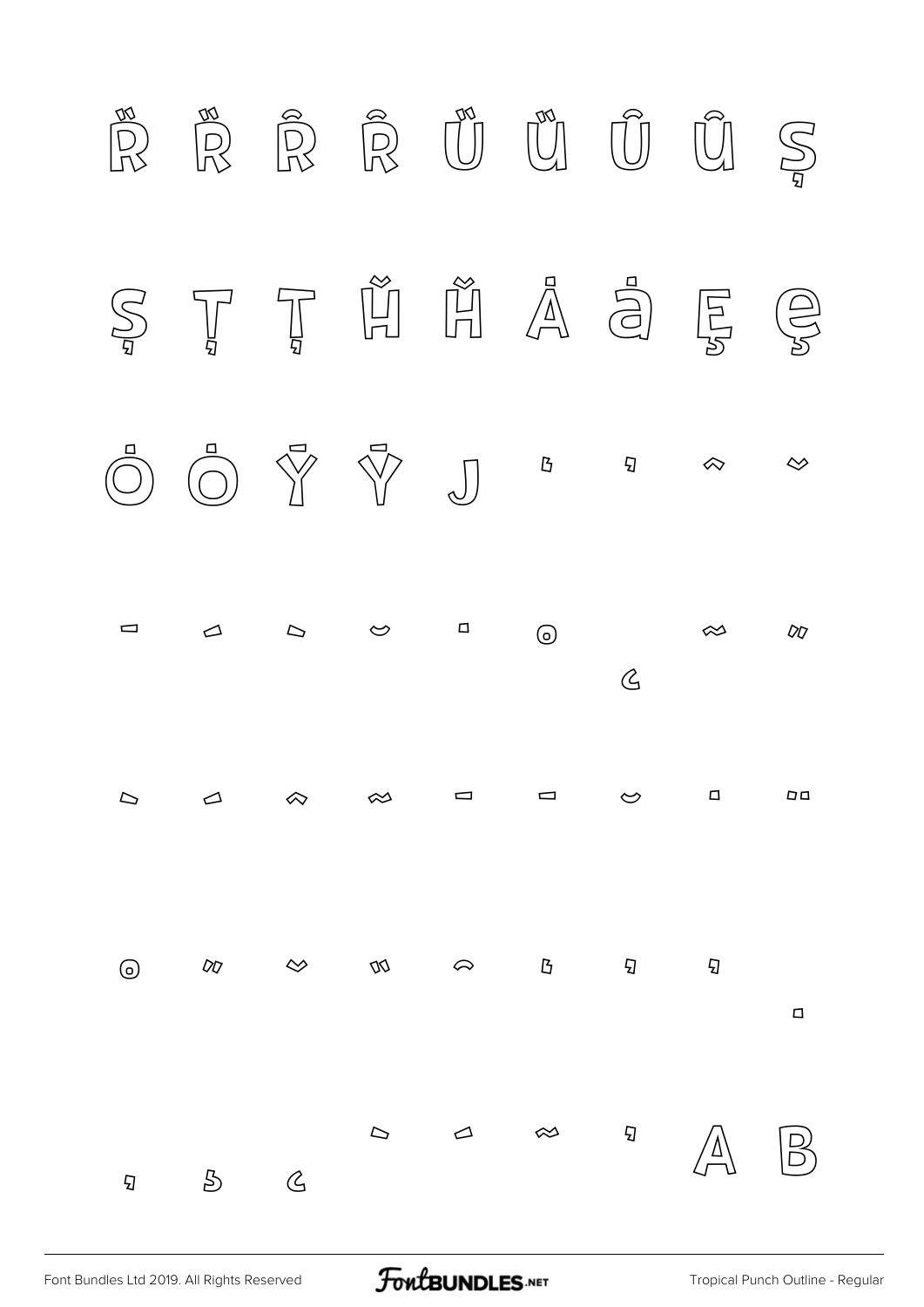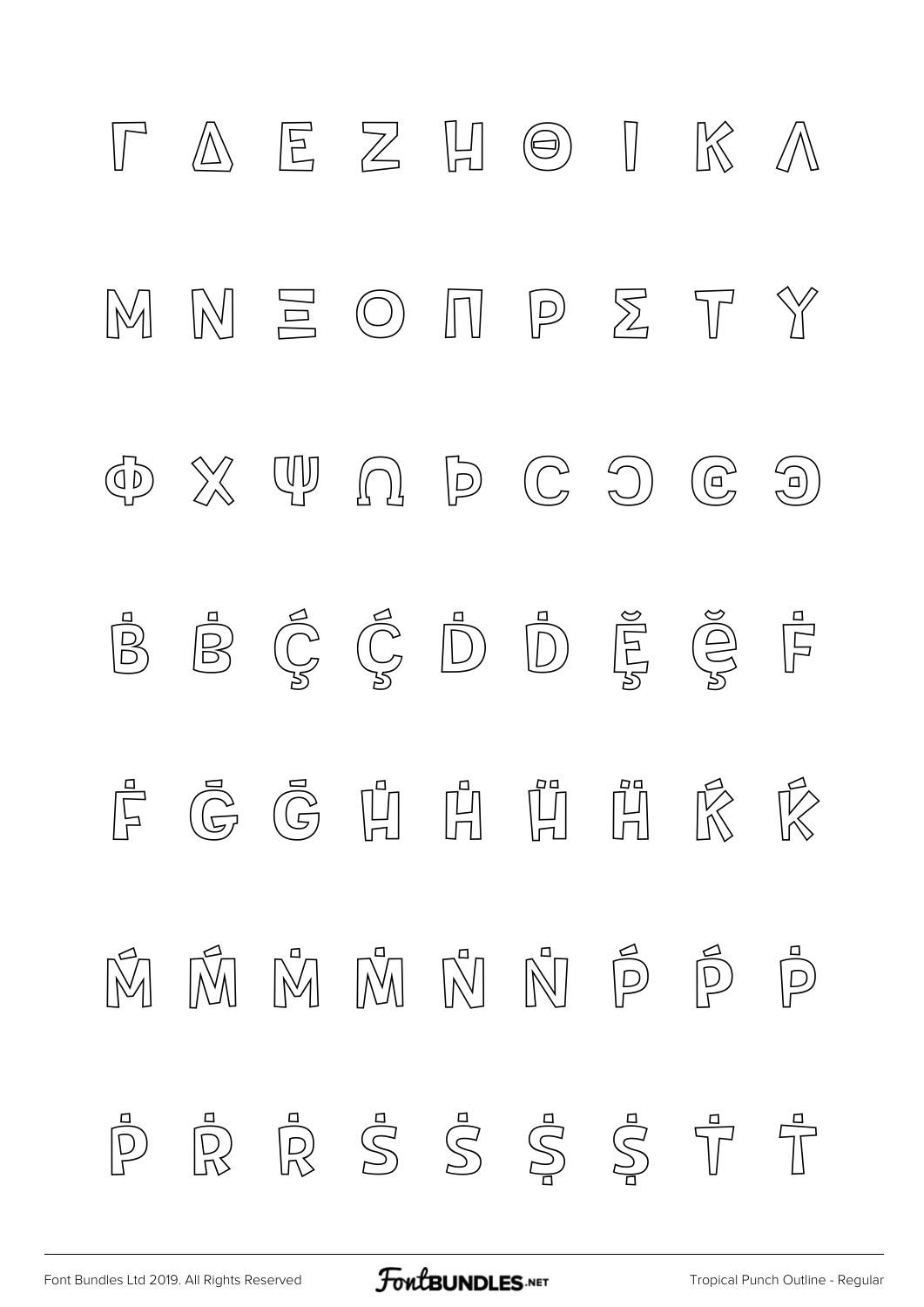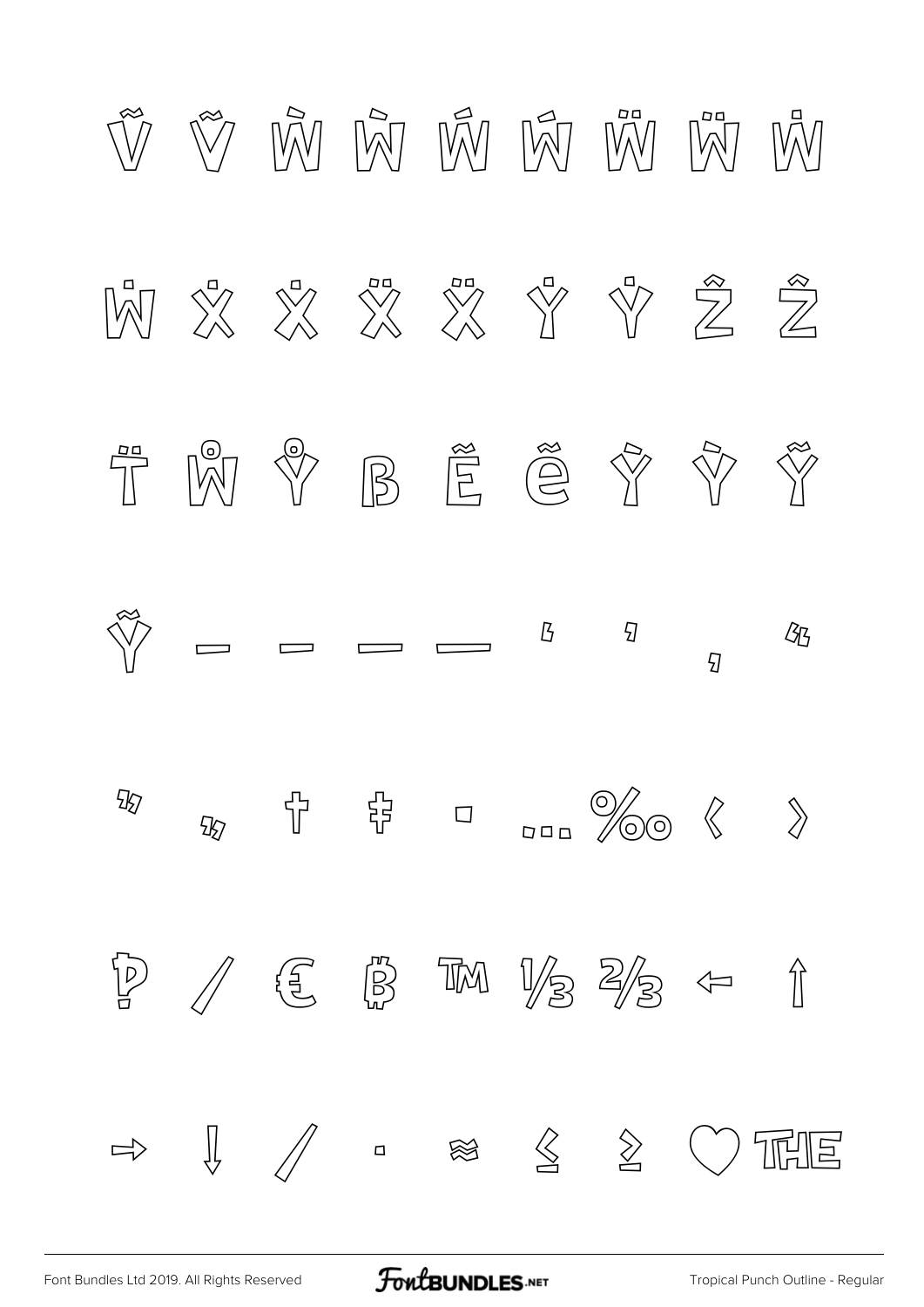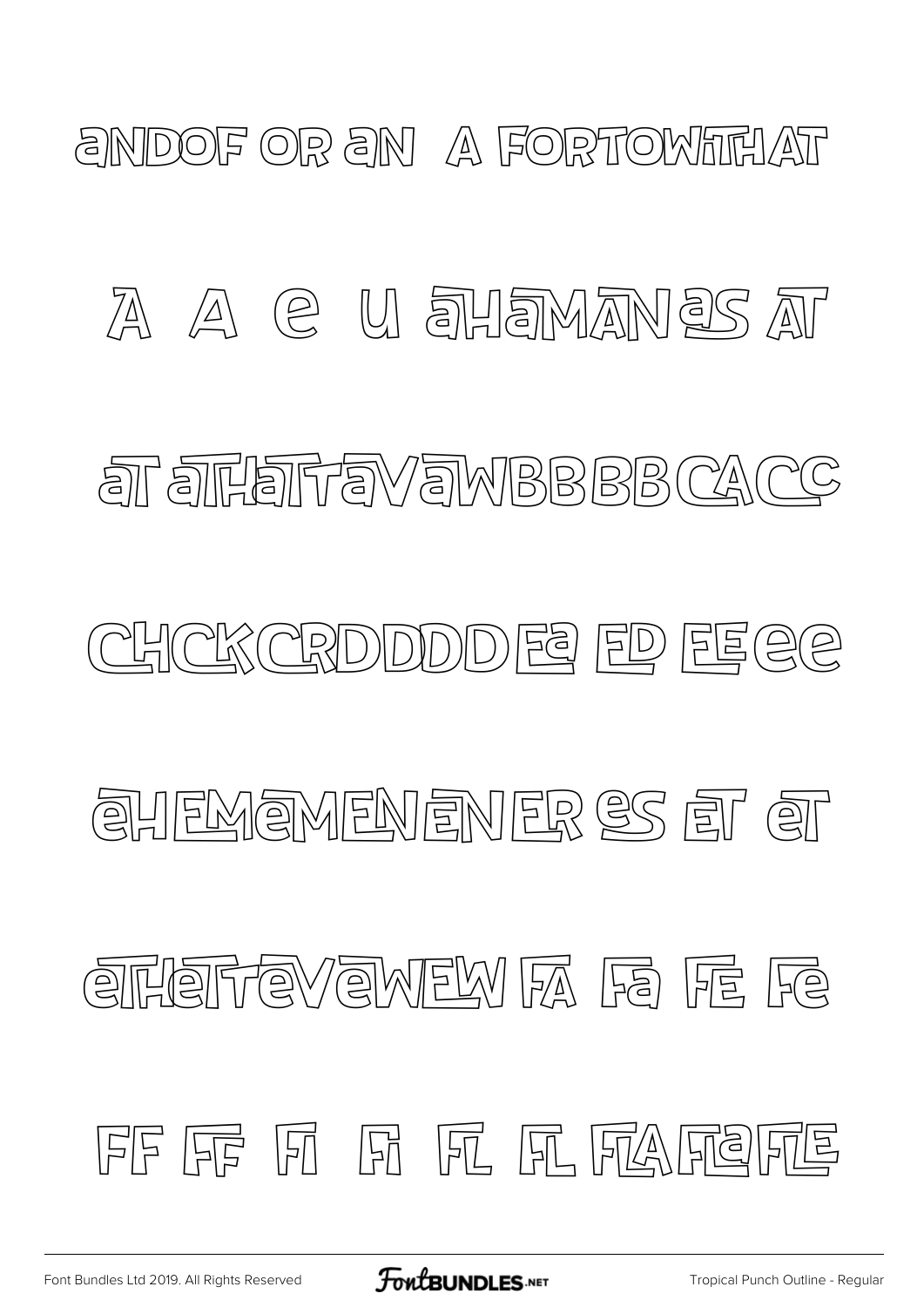# FIFOFUFO FO FU FUGGGG **HEIF HILOHUM IN IS IT** fit fire into the ke we ke ke KULA 18 LELES 18 ILI 14 LL 10 10 105 14 14 MAAMEME MIMOMMMMMSMUNTANENE NA NGMANNINNT NGNUQHOM

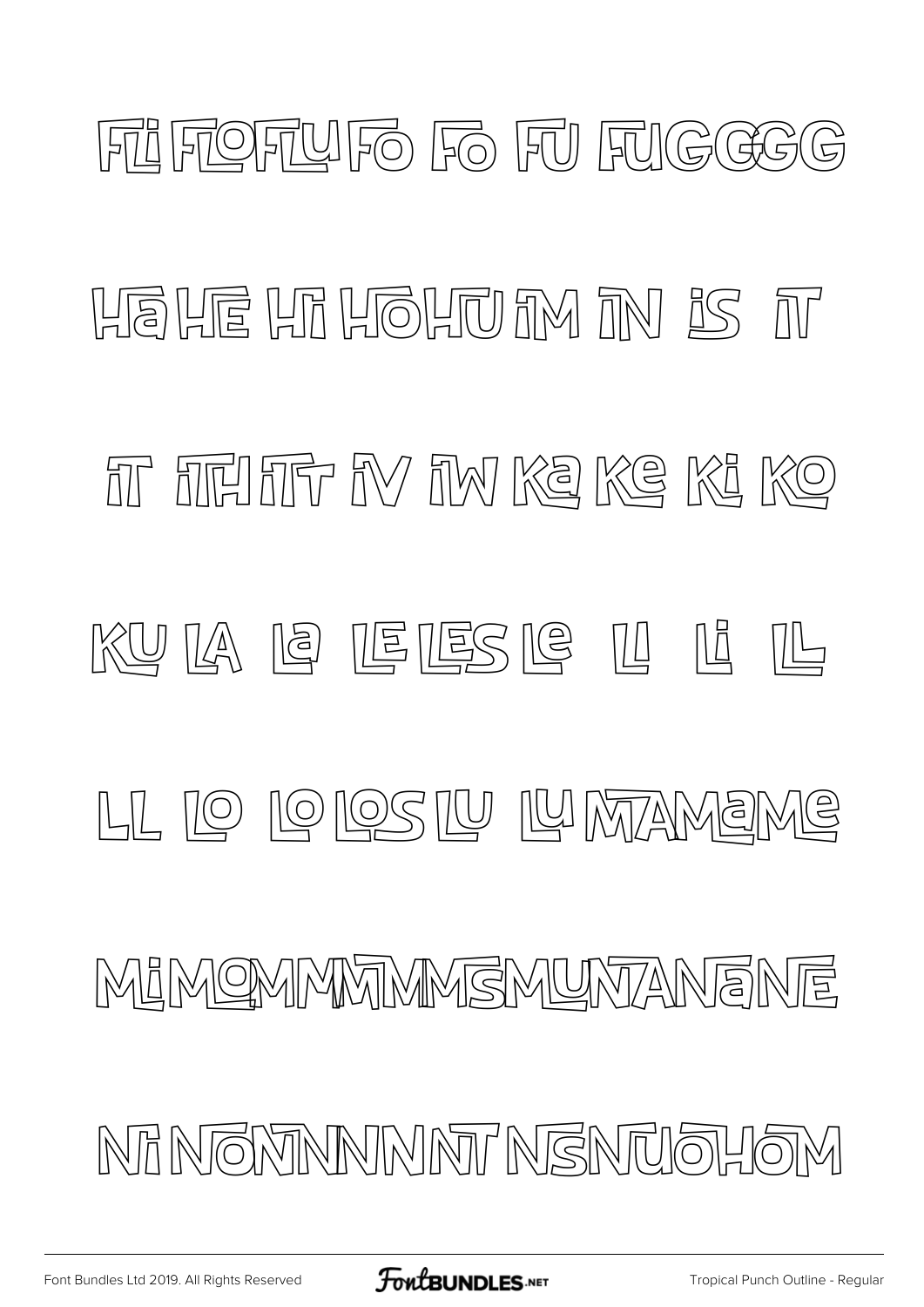

#### PP PS RA RE RE RE RORRRR

#### RSRYSHSS SSSTESTESTISTO

#### **SITUTA TETEMENTEMENTE TE**

#### THE THE THE THE THE THE THE THE THE THE

#### THE TREFFIRY TIO TIO TRY TIN TIMUTH

UNIUMYS UT UTUTEUTHUMUM